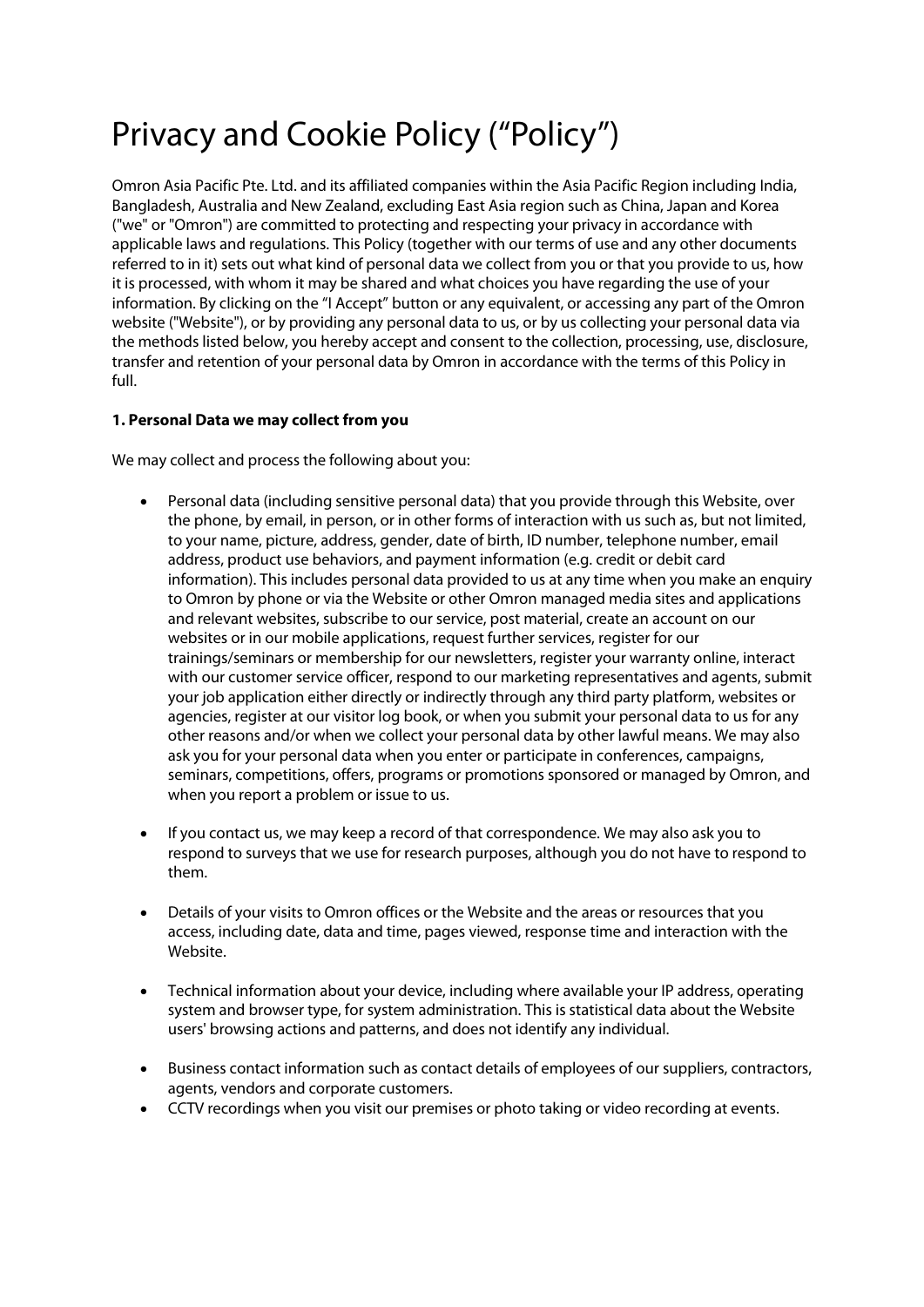Provision of your personal data to us is voluntary. However, if you do not provide us with the required data or you withdraw your consent to the use of any or all of your personal data, you may not be able to use certain functions of the Website and we may not be able to provide you with certain services which you have requested.

We may also collect information about you that is publicly available online, including your social media profiles.

## **2. Cookies**

The Website uses cookies to distinguish you from other users of the Website. A cookie is a small file that is sent together with pages of the Website and stored by your web browser on the hard disk of your device. If a cookie has been stored, the information contained therein can be sent back to our servers during your next visit to the Website. This helps us to provide you with a good experience when you browse the Website and also allows us to improve it. By using the Website, you accept the use of cookies. You can block all or some cookies through the settings of your web browser. However, this may limit the functionality of, or your ability to access, our Website.

## **3. Social media buttons and Third Party Websites**

On the Website, buttons are included to promote ("like") or share ("tweet") websites on social networks. These buttons function by means of programming code of these social networks. If these buttons are used, third party cookies are stored on your device. This is not within our control. Omron is not responsible for personal data protection policies, content or protection of your personal data on any third party website linked to the Website. Please read the privacy statements of such websites, which may be updated frequently, to understand how they process your personal data.

## **4. Activation, deactivation and deletion of cookies**

More information with regard to activation, deactivation and deletion of cookies can be found in the instructions via the help-functionality of your web browser.

## **5. Responsibility for data provided to us**

All the personal data you provide us will be held in or transferred to a database or servers maintained by Omron Asia Pacific Pte. Ltd. located in Singapore or affiliates or other trusted third parties based in other countries, depending on operational requirements, so that they may process personal data on our behalf. You should be aware that the protection of such data in such countries may be different than required under the laws of your country of residence. However, your personal data or a copy of your personal data will be held or stored in local databases or servers to the extent required under local laws.

You are responsible for ensuring all personal data provided to us is accurate, complete and up to date.

Unfortunately, the transmission of information via the internet is not completely secure. Although we will do our best to protect your personal data, we cannot guarantee the security of your data transmitted to us via the internet; any transmission is at your own risk.

Once we have received your personal data, Omron uses strict procedures and security features to protect your personal data.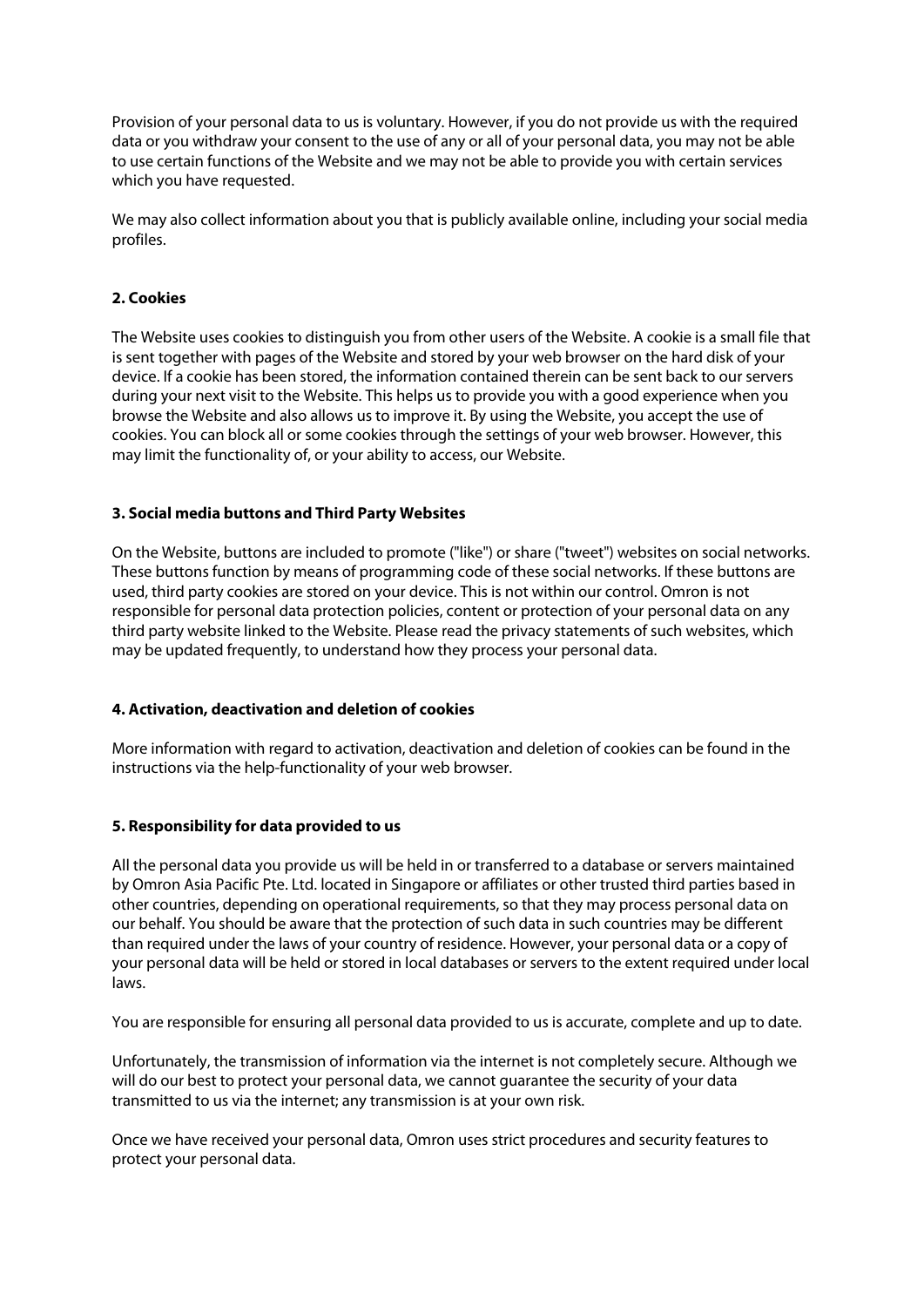If you have questions, comments or concerns about how we handle the personal data provided by you, please contact Customer Support, details of which are set out below. Where we have given you (or where you have chosen) a password which enables you to access certain parts of the Website, you are responsible for keeping this password confidential. If your password is lost or compromised for any reason, please contact us immediately to change your password.

## **6. Uses made of the information**

We may use information held about you for the following purposes:

- To ensure that content from the Website is presented in the most effective manner for you
- and for your device, such as by developing, personalizing, and providing advertising and experience tailored to your interest.
- To provide you with information, products or services that you request from us or which we feel may interest you, such as, by sending promotional e-mail messages, newsletters and promotional SMS messages and contacting potential product testers.
- To carry out our obligations arising from any contracts entered into between you and us.
- To deliver samples, premiums, products and information, or develop new products and services.
- To allow you to participate or enroll in interactive features, contest, programs or offers of our service, when you choose to do so.
- To notify you about changes to our service or products.
- To respond to your queries, feedback, suggestions, complaints or comments.
- To make available a service through which you can receive text or other types of messages
- from Omron such as SMS on your mobile device.
- To ensure compliance with company policies, regulatory obligations and applicable laws.
- To carry out research, planning and statistical analysis.
- To assess your suitability as part of Omron's hiring and recruitment process.
- For accounting, risk management, compliance and record keeping purposes.
- For any other legitimate business purposes.

Unless you have indicated otherwise, we may also use your data to provide you with information about goods and services which may be of interest to you and we may contact you about these. Further, in case of purchase of our online products, any personal data may be used to process payment for purchases, subject to any privacy policies separately provided at the online store site. You may withdraw your consent for receiving promotional or marketing materials at any time by using the contact details at the bottom of this Policy or by clicking on the "unsubscribe" link which is embedded in the relevant email or message. Please note that if you unsubscribe we may still send you service related emails, such as product purchase receipts.

## **7. Disclosure of your information**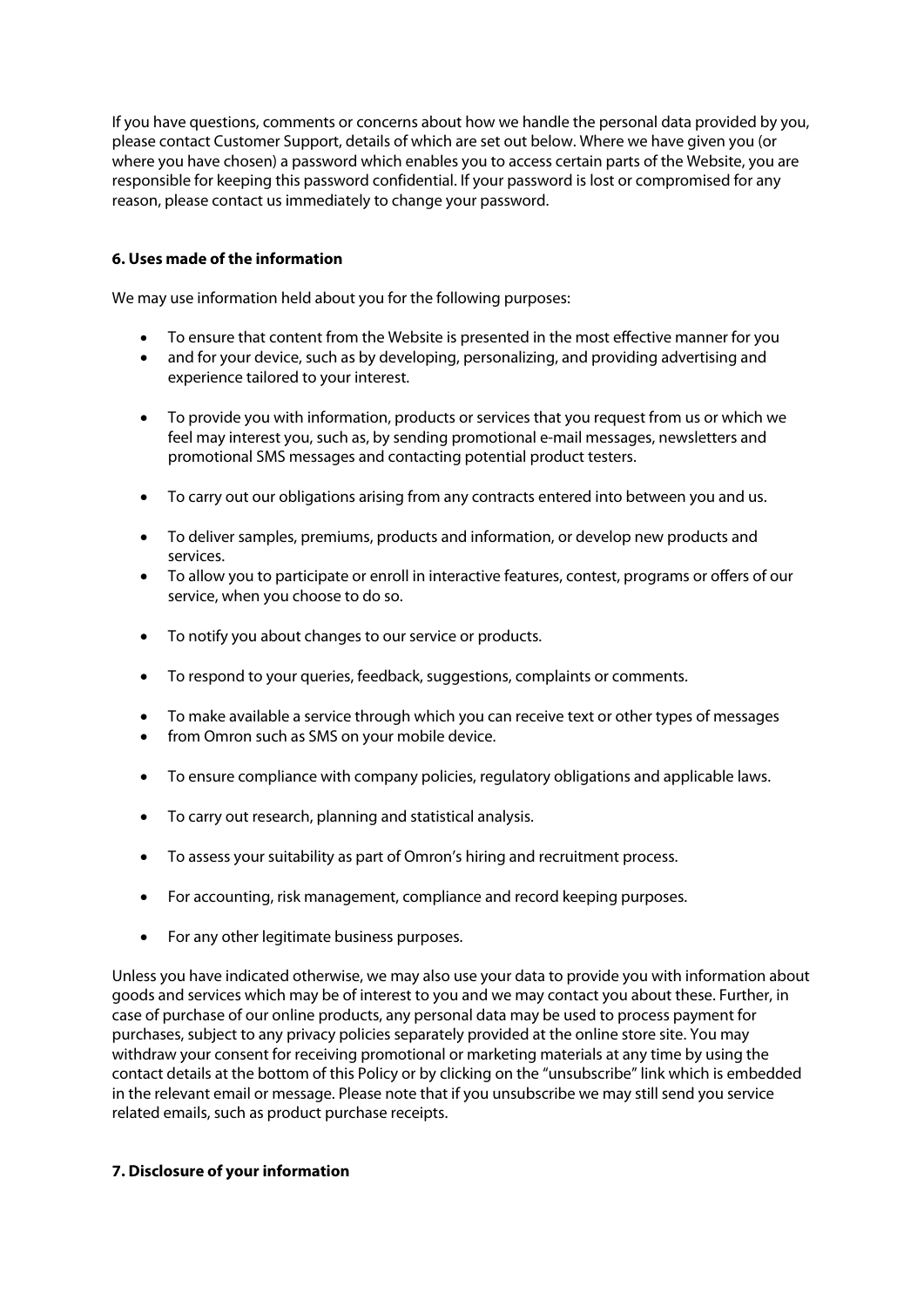Omron will take all reasonable steps to protect your personal data against unauthorized disclosure. Your personal data may be transferred and disclosed to and processed by any member of the Omron group, including, but not limited to, our ultimate holding company and its subsidiaries for any of the purposes described herein.

In addition, your personal data may also be disclosed to or shared with:

- Our affiliates within the Omron Group.
- Our trusted third party agencies on advertising, marketing and promotion to help us deliver and analyze the effectiveness of our advertising campaigns, events and promotions.
- Our business partners and associates for a co-promotion or joint program with Omron and their affiliated companies.
- Our trusted third party service providers to perform variety of business operations on behalf of Omron, such as fulfilling product and service requests and answering inquiries, hosting websites, data processing and delivering our email or other communications, handling of payment transactions etc.
- Web analytics tool providers, such as Google.
- Third party vendor for remarketing services, including Google's 'Customer Match' and Facebook's 'Custom Audience' to display ads (this means we may upload the contact information to third party vendors who perform remarketing services on our behalf).
- Third parties required to deliver a product or service to you, such as a delivery or postal service delivering product to you.
- Internal and external consultants and professional advisers.
- Healthcare providers, data intermediaries, IT system vendors, banks and financial institutions.
- Third party training academies, centers or any educational institutes or accreditation bodies who we may collaborate with to provide trainings and seminars.
- Other parties which Omron deems necessary for the purposes mentioned above.

Further, we may disclose your personal data to third parties:

- In the event that we sell or buy any business or assets, in which case we may disclose your personal data to the prospective seller or buyer of such business or assets.
- If Omron or substantially all of its assets are acquired by a third party, in which case personal data held by it about its customers will be one of the transferred assets.
- To protect and defend the rights and property of Omron (including enforcing our terms and conditions) and conduct investigations into possible breaches of applicable laws, and to protect against fraud and any technical or security vulnerabilities.
- If we are under a duty to disclose or share your personal data in order to comply with any legal obligation or meet enforceable government requests whether within or outside Singapore.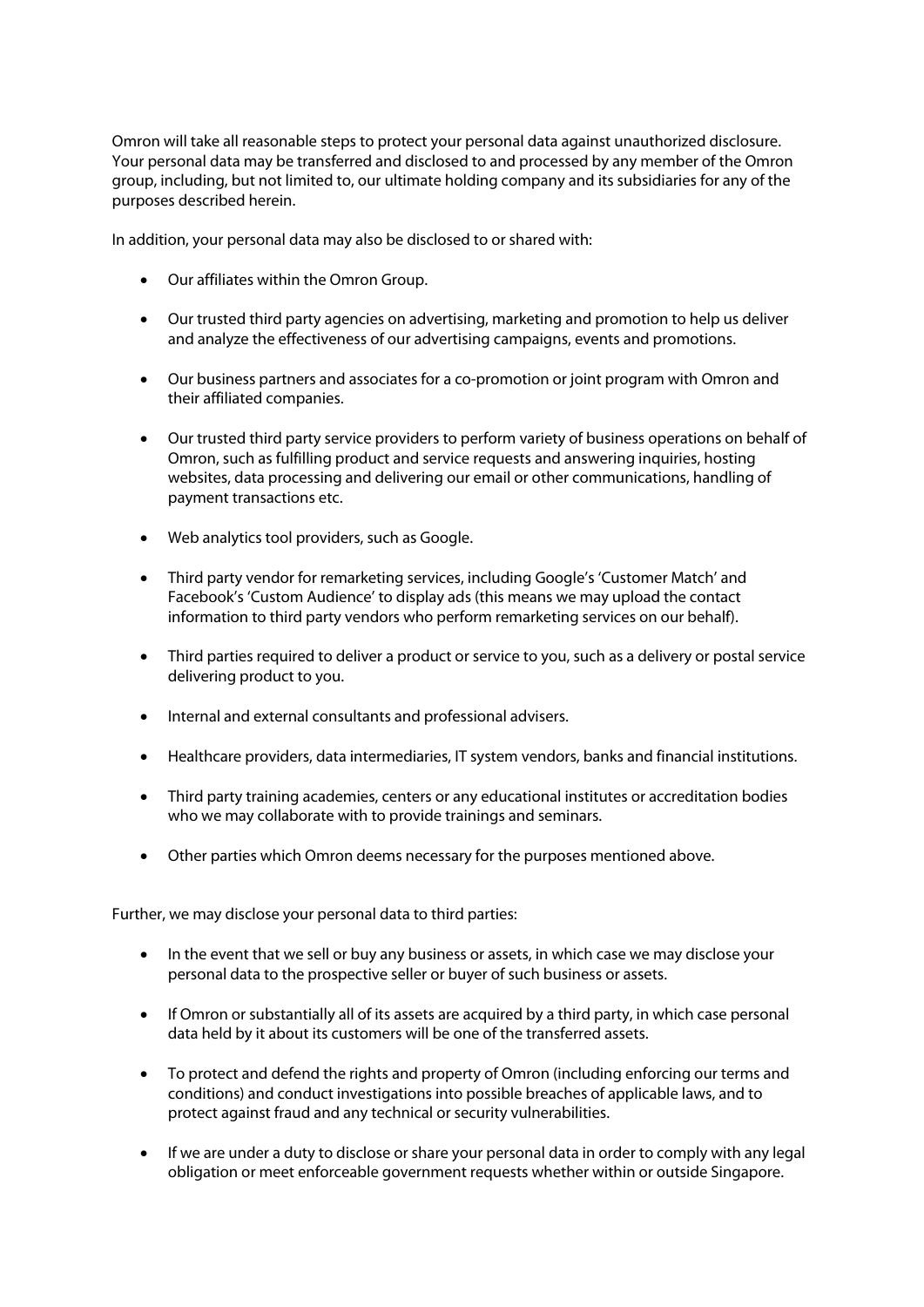In sharing your personal data, we endeavor to ensure that the third parties and our affiliates keep your personal data secure from unauthorised access, collection, use, disclosure, or similar risks and retain your personal data only for as long as they need your personal information to achieve the abovementioned purposes. In disclosing or transferring your personal data to third parties and our affiliates located overseas, Omron takes steps to ensure that the receiving jurisdiction has in place a standard of protection accorded to personal data that is comparable to the protection under or up to the standard of the laws of country of residence or that other adequate safeguards are in place, including but not limited to contractual protections between Omron and the receiving party.

# **8. Retention**

Omron will retain your personal data only for as long as it is necessary to fulfil the purpose for which it was collected, the legal or business purposes of Omron, in accordance with Omron's general retention policy or as required by relevant laws. Information that is no longer needed is either irreversibly anonymised (and the anonymised information will be retained) or securely destroyed.

## **9. Your Rights**

- If you wish to access, correct and supplement the personal data that Omron holds about you or wish to withdraw your consent for or limit the processing of your personal data or if you wish to make any inquiries or complaints in respect of your personal data, or register an objection in connection with your particular personal circumstances or if you would like to unsubscribe from any Omron mailing list, please contact us by using the contact details at the bottom of this Policy.
- Subject to any exceptions under applicable laws, Omron will honor your request or objection, or inform you as to whether and, if so, to what extent it is complying therewith within 21 days or such other time as is reasonable after we receive such request or objection.
- Omron reserves the right to impose a reasonable fee for access of your personal data in the amounts as permitted under law.
- To prevent misuse and meet your request or objection we might ask you to adequately identify yourself and/or provide other information that enables us to locate your personal data. If you request access to personal data linked to a cookie, you must send us a copy of the relevant cookie, which can be found via your web browser preferences.

## **10. Personal data from minors and other individuals**

- Omron does not knowingly collect personal data from individuals under 18 years of age or as defined as a minor by local legal requirements ("minor"). As a parent or legal guardian, please do not allow a minor under your care to submit personal data to us. In the event that such personal data is provided to us, you hereby consent to the processing of the minor's personal data and personally accept and agree to be bound by this Policy and take responsibility for his or her actions.
- If you provide personal data relating to other individuals (such as your spouse, family members, friends or employees) you represent and warrant that you are authorised to provide such individuals' personal data to Omron and you have obtained their consent for their personal data be processed and used in the manner as set forth in this Policy.

## **11. Changes to our privacy and cookie policy**